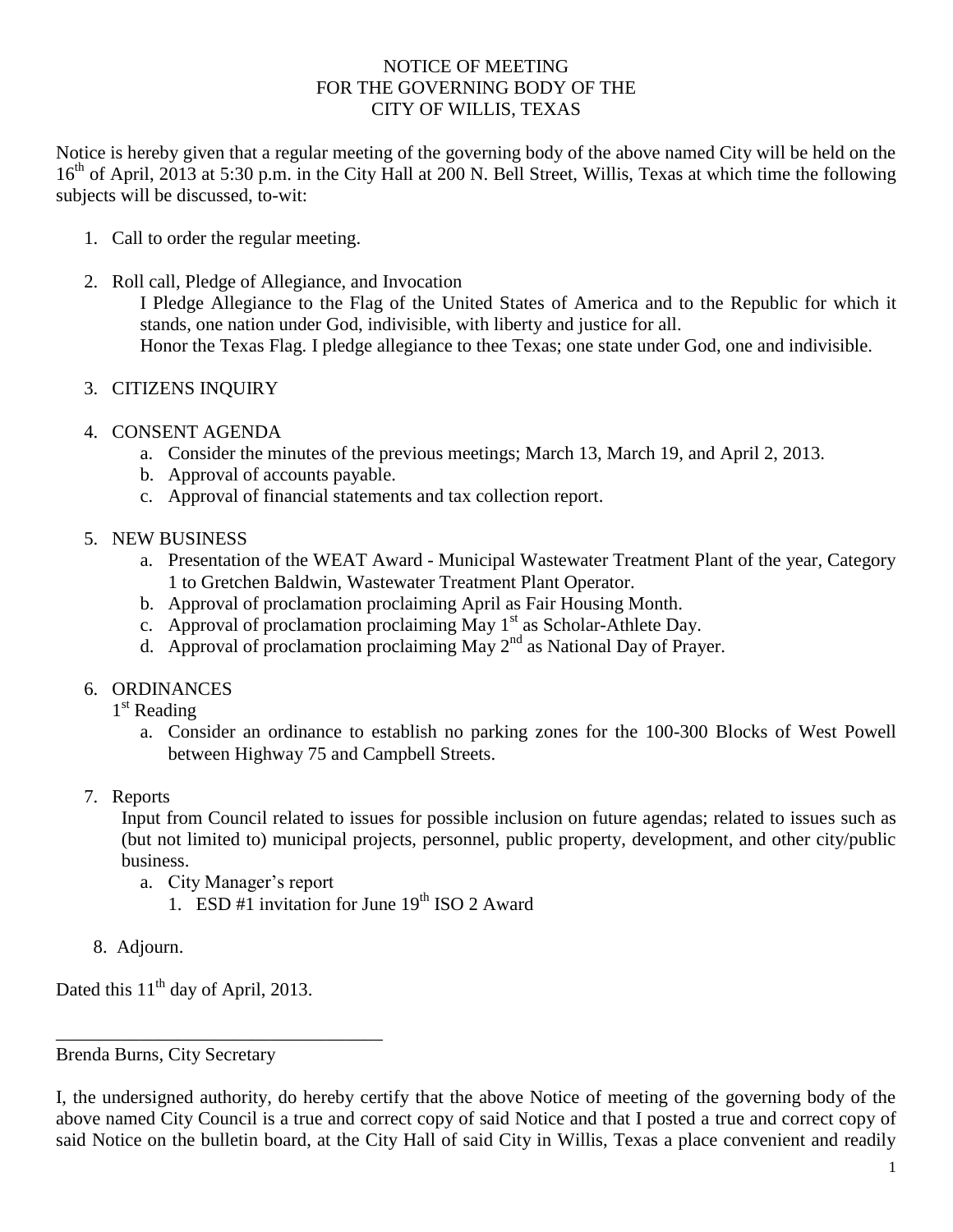accessible to the general public at all times, and said Notice was posted on April 11, 2013 at 3:00 p.m. and remained so posted continuously for at least 72 hours preceding the scheduled time of said meeting.

Dated this the  $11<sup>th</sup>$  day of April, 2013.

\_\_\_\_\_\_\_\_\_\_\_\_\_\_\_\_\_\_\_\_\_\_\_\_\_\_\_\_\_\_\_\_\_

Brenda Burns, City Secretary

The City Council for the City of Willis reserves the right to adjourn into executive session at any time during the course of this meeting to discuss any of the matters listed above as authorized by Texas Government Code, Section 551.071 (Consultation with Attorney); 551.072 (Deliberation about Real Property); 551.073 (Deliberations about Gifts & Donations); 551.074 (Personnel Matters); 551.076 (Deliberation about Security Devices; and 551.086 (Economic Development).

It is the policy of the City of Willis to afford disabled persons maximum access to all public meetings. The City of Willis will make reasonable accommodations to address the needs of persons with vision or hearing impairments or other disabilities, including the provision of readers or sign language interpreters when requested reasonably in advance.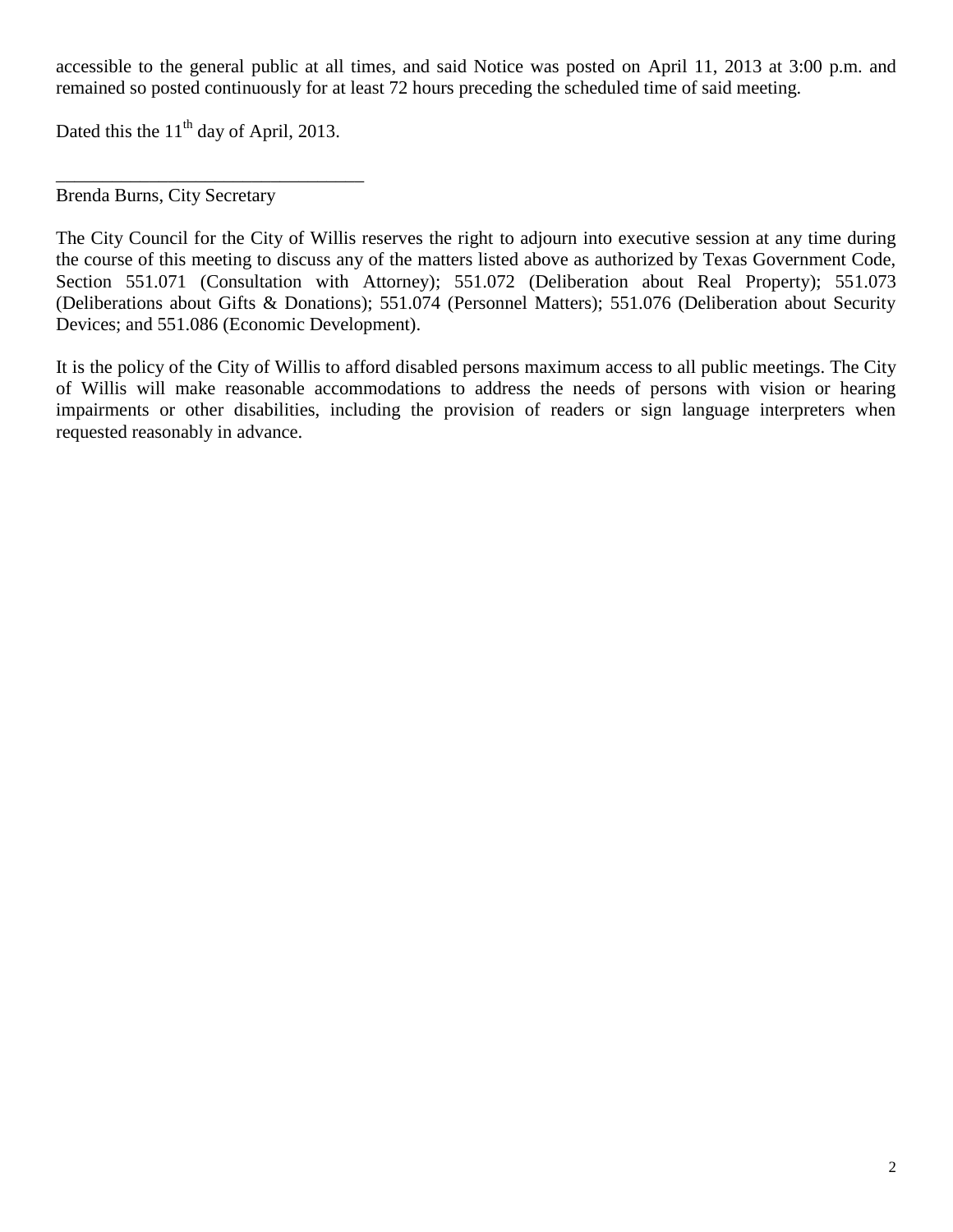Willis, Texas April 16, 2013 5:30 p.m.

The City Council of the City of Willis, Texas convened in regular session at the City Hall on the date and time aforesaid, with the following members present:

> Leonard Reed, Mayor Anna Ross, Council Member John Lovelady, Council Member Tamara Young-Hector, Council Member Thomas Belinoski, Council Member Bill Van Alstyne, Council Member Hector Forestier, City Manager James Nowak, Police Chief Larry Foerster, City Attorney John Mangiameli, Community Development Director Arthur Faiello, Public Works Director Brenda Burns, City Secretary

And the following members absent: none, constituting a quorum at which time the following business was transacted to-wit:

- 1. Call to order the regular meeting. Mayor called the meeting to order at 5:30 p.m.
- 2. Roll call, Pledge of Allegiance, and Invocation

I Pledge Allegiance to the Flag of the United States of America and to the Republic for which it stands, one nation under God, indivisible, with liberty and justice for all. Honor the Texas Flag. I pledge allegiance to thee Texas; one state under God, one and indivisible. Mayor Reed called roll. All members were present. Pledges were recited. John Lovelady said the invocation.

3. CITIZENS INQUIRY No comments.

## 4. CONSENT AGENDA

- a. Consider the minutes of the previous meetings; March 13, March 19, and April 2, 2013.
- b. Approval of accounts payable.
- c. Approval of financial statements and tax collection report.

Mayor Reed called for any questions or comments on the consent agenda. None were received. Mayor and Council approved items  $4a - 4c$  by unanimous consent.

## 5. NEW BUSINESS

a. Presentation of the WEAT Award - Municipal Wastewater Treatment Plant of the year, Category 1 to Gretchen Baldwin, Wastewater Treatment Plant Operator. Arthur Faiello introduced John Bennett, WEAT President. Mr. Bennett stated he was honored to present Gretchen Baldwin and the City of Willis Wastewater Treatment Plant with Water Environment Association of Texas's (WEAT's) Municipal Wastewater Treatment Plant of the Year Category 1 Award. Mr. Bennett stated Gretchen has done an outstanding job at and with the wastewater plant.